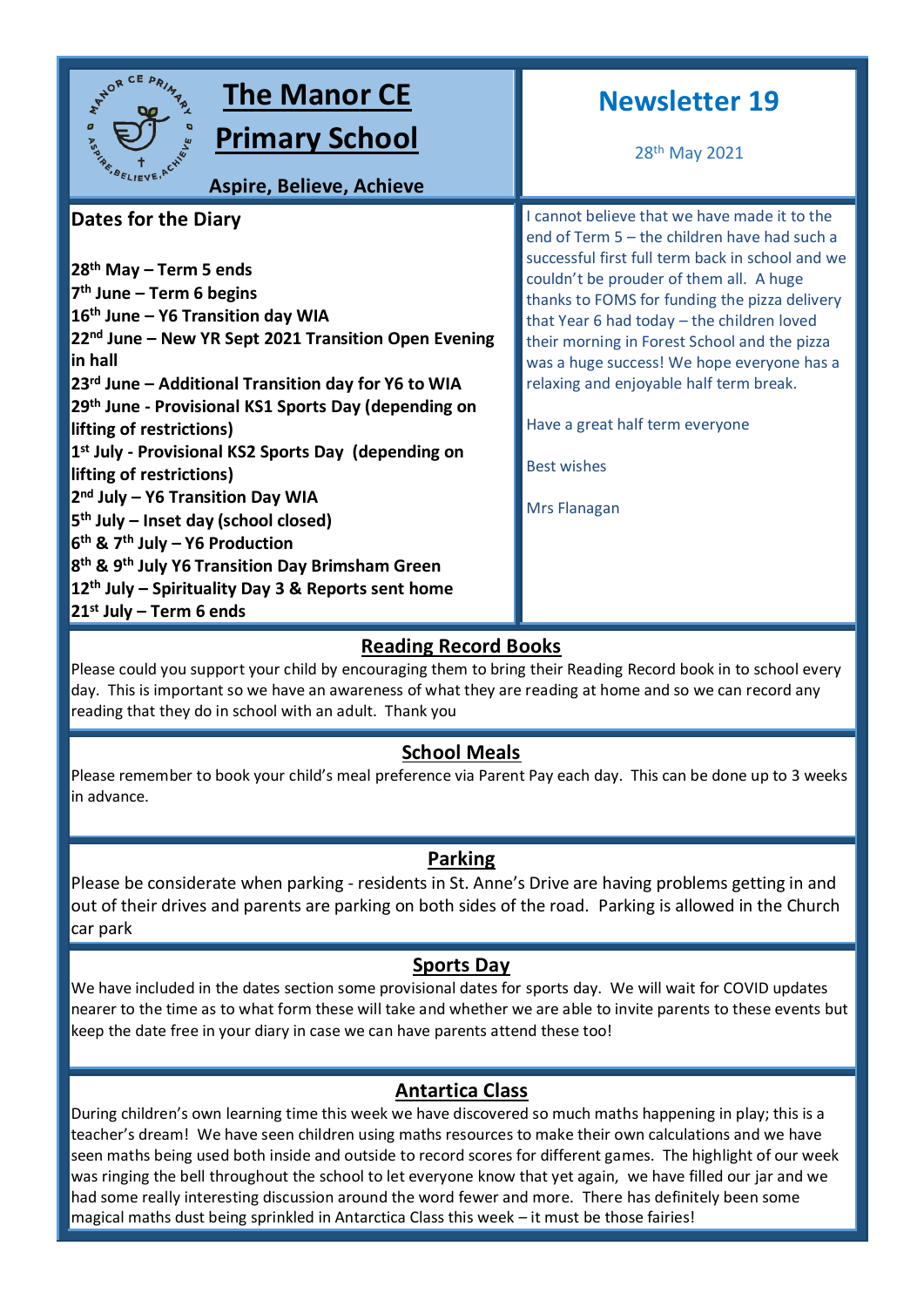

### **South America**

We have had a really exciting week in Year 6 to end the term. We began on Monday with our spirituality day when we considered the question 'Who am I?' We discussed what makes us who we are and who we will become and the children reflected on their own opinions and produced some stunning artwork which showed how they are seen by others and what they value. We followed this on Tuesday with some baking using our own designs and created some delicious products. This great week was completed with a morning in Forest School and a pizza lunch. We have had a fantastic term of learning in Year 6. Hope you all have a lovely half-term break and that all the children come back well rested for their final term at The Manor!



### **North America Class**

Wow – what a busy week we have had. We kicked off the week with Spirituality Day and went on a voyage of self-discovery, asking the question 'Who Am I? The children explored many deep questions then created a piece of art work to represent their thoughts. In English, we looked at the strange world of Ted Hughes' Moon Poems and discovered some of his Moon creatures. We spent some time revisiting and perfecting our use of written methods for calculations. In topic, we designed and made shortbread, biscuits or brownies for a 6 year old. We had to follow a recipe and measure out the correct ingredients and work as part of a group to complete the task. The results were amazing – who knows, we may have some children on The Great British Bake off in the future. I'm sure the children can continue to practice their baking skills over half term. Have a lovely half term break!

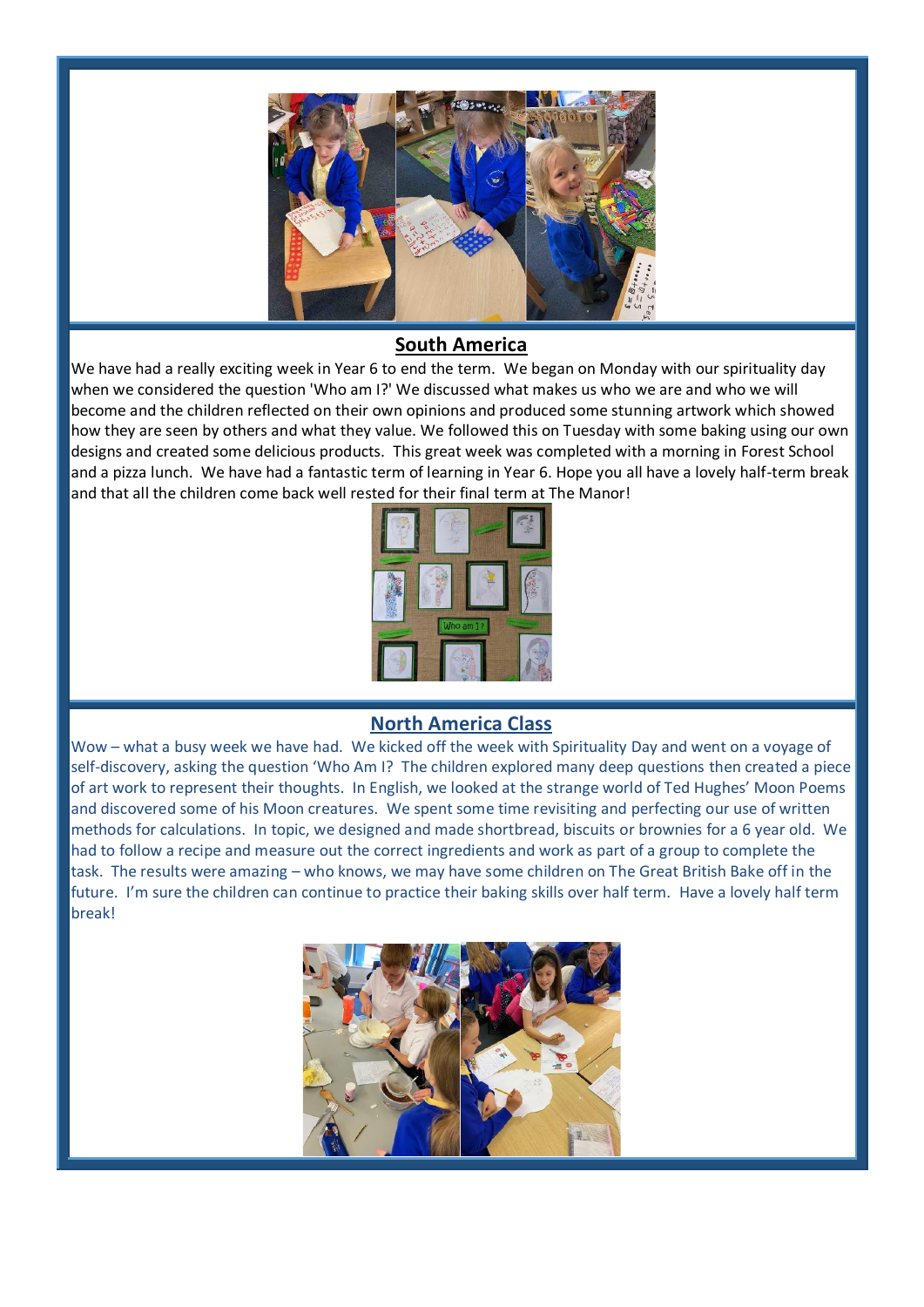#### **Australia Class**

Year 1 enjoyed their topic Wow Day this week. After spending the term learning about William Shakespeare, we created a midsummer feast, designed masks and watched A Midsummer Night's Dream theatre performance. It was a wonderful day! We have also been learning about money in Maths and have been writing our nonchronological report in English. All in all a fun-filled week.

#### **Africa Class**

This week in Year 2, we have been busy with a variety of fun things! On Monday, as part of our spirituality day, we thought about the things that we value, what we want to achieve and the people we admire. On Wednesday, we had our topic 'Wow Day' where we made animal masks using a collage technique and prepared a delicious fruit salad for our feast. As well as this, we have been working hard learning about time- focusing on being able to read and write time to 5 minutes.

#### **Europe Class**

Wow! What a term! We have achieved so much and I am so proud of all of you! This week we filled our gem pot for the second time and celebrated a massive increase in the amount of emerald and amethyst gems! Well done Year 3! This week we had our final forest school session where we built dens, had hot chocolates and made up stories with our forest creatures that we have made. It was great fun! We have learnt how to safely send emails and have become horizontal and vertical line ninjas! Well done for an amazing term Y3 - I cannot wait to see you all when we are back next term. A little reminder for next term that we will be going back to having PE on a WEDNESDAY and THURSDAY. All children need to be wearing the correct PE kit and as the weather gets warmer it would be really handy if they could bring in a hat. I hope you all have a restful half term. Take care, Miss H

### **Asia Class**

WOW! What a week for Asia class! We had an amazing day preparing all things Sushi earlier in the week. This was part of our BANG day to end our amazing 'Ask me about Asia' topic this term. The children loved making their own packaging, cooking (very!) sticky rice, chopping vegetables before rolling their own Sushi! The feedback on taste was amazing too (even some parents loved them!) A fantastic end to the term!